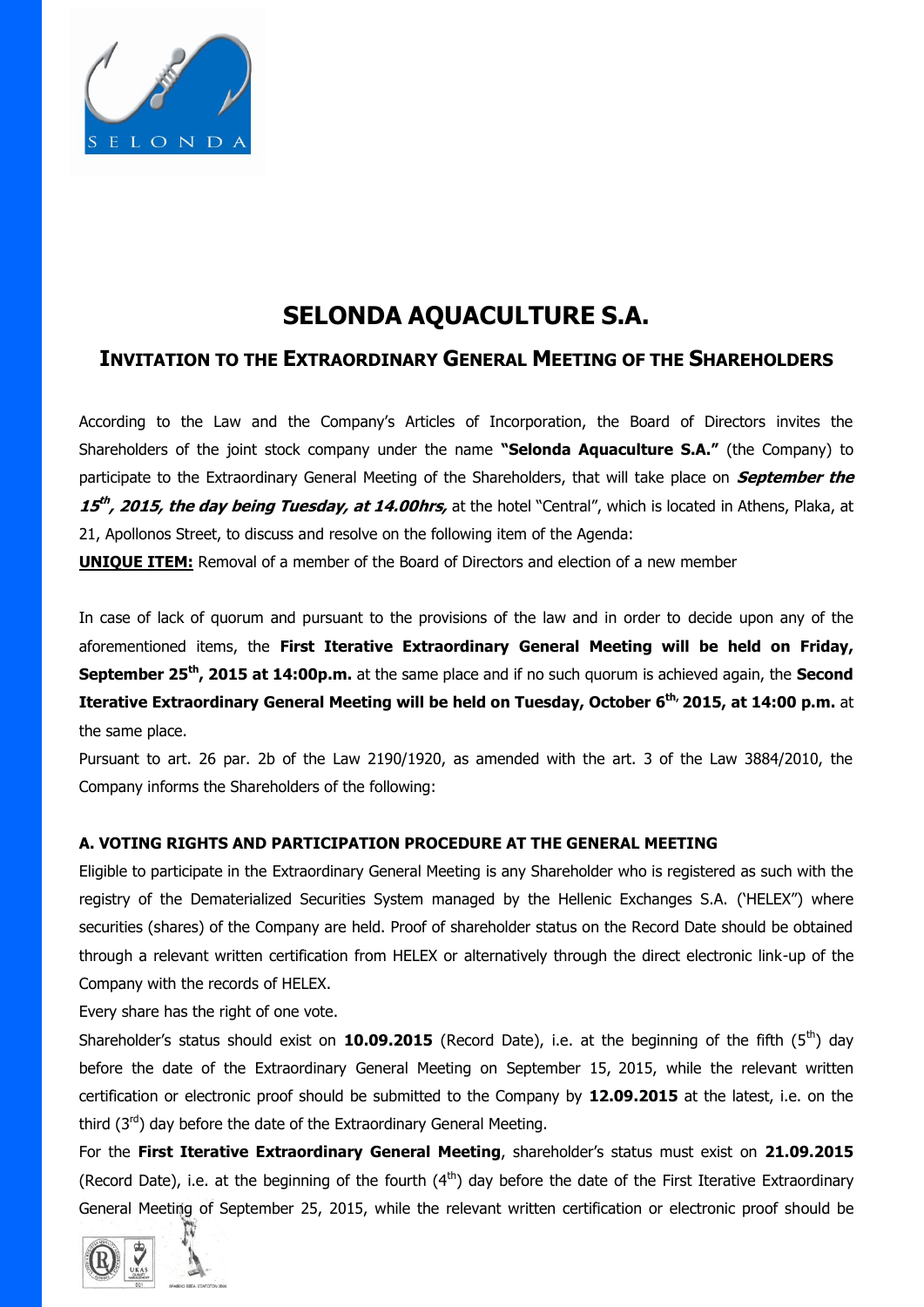

submitted to the Company by 22.09.2015 at the latest, i.e. on the third (3<sup>rd</sup>) day before the date of the General Meeting.

For the **Second Iterative Extraordinary General Meeting**, shareholder's status must exist on **02.10.2015** (Record Date), i.e. at the beginning of the fourth (4<sup>th</sup>) day before the date of the Second Iterative Extraordinary General Meeting of October 6, 2015, while the relevant written certification or electronic proof should be submitted to the Company by **03.10.2015** at the latest, i.e. on the third  $(3^{rd})$  day before the date of the Extraordinary General Meeting.

Only those who have shareholder status on the said Record Date shall be considered to be entitled to participate and vote in the Extraordinary General Meeting. Any shareholder who is not in compliance with the provisions of article 28a of Law 2190/1920 may participate in the Extraordinary General Meeting only after the Meeting has provided relevant authorization.

The exercise of the above rights does not require shareholders to block their shares or comply with any other relevant procedures, which limit the ability to sell or transfer their shares in the time period between the record date and the date of the Extraordinary General Meeting.

#### **B. VOTING RIGHTS PROCEDURE THROUGH PROXY**

The shareholder who is eligible to attend the Extraordinary General Meeting may vote either in person or through a proxy. Each shareholder (legal entity or natural person) may appoint up to three (3) proxies for one and only Extraordinary General Meeting or for as many Meetings take place in a defined time.

If a shareholder holds Company's shares that are held in more than one securities account, the shareholder may appoint different proxies for the shares that are held in each securities account.

A proxy who acts for more than one shareholder may vote differently on behalf of each shareholder.

The proxy votes pursuant to the shareholder's orders, if they exist, and is obliged to file the voting orders for at least one (1) year from the date the Shareholders' Minutes record is filed within the competent authority or from the date of its promulgation, if it is necessary. The non compliance of the proxy with the obtained orders does not affect the value of the General's Meeting decisions even if the proxy's vote is a "casting vote".

The proxy is obliged to disclose to the Company before the commencement of the Extraordinary General Meeting any specific fact that would be useful to shareholders in order to determine whether there is a risk of the proxy serving interests other than the shareholder's interests. Within the context of this paragraph, conflict of interest may arise in cases where the proxy: a) is a controlling shareholder of the Company or is another legal entity or entity controlled by that shareholder, b) is a Member of the Board of Directors or of the management team of the Company or of a shareholder controlling the Company, or of another legal person or entity controlled by a shareholder controlling the Company, c) is an employee or certified public accountant of the

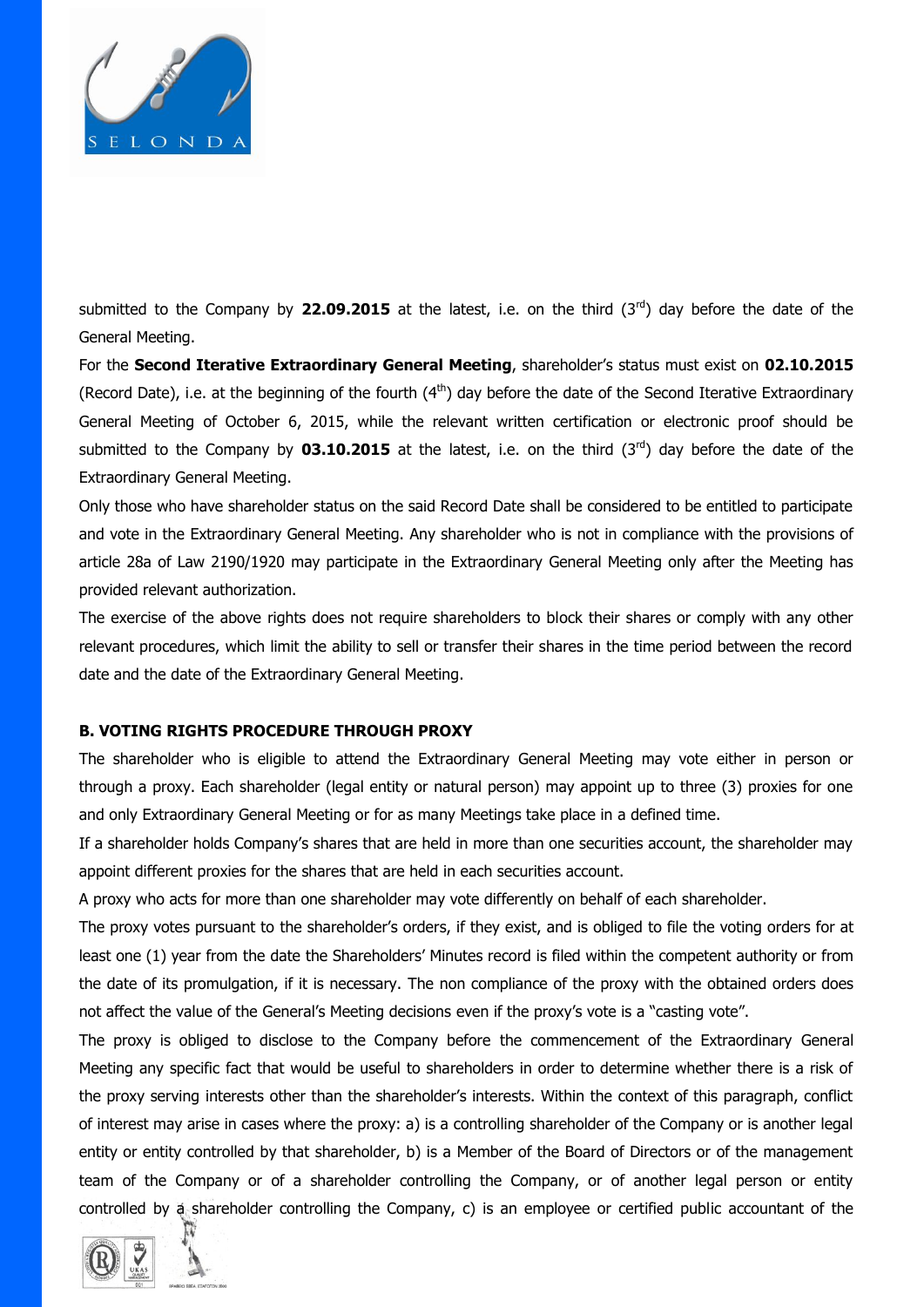

Company or of a shareholder controlling the Company, or of another legal person or entity controlled by a shareholder controlling the Company, d) is the spouse or a first-degree relative of one of the natural persons referred in cases (a) to (c).

The provision of proxy or its cancellation should be submitted to the Company within at least three (3) days prior to the Extraordinary General Meeting i.e. until **12.02.2015**.

The form for the appointment of proxy is available at the Company's website [www.selonda.gr.](http://www.selonda.gr/) The proxy form should be submitted, completed and signed, to the Company's Head offices, 30 Navarchou Nikodimou street, Plaka, Athens, to the attention of Mrs. Andromahi Papatoli (Investors' Relations' Department, tel. 210 37 24 900), at least three (3) days prior to the Extraordinary General Meeting, i.e. until **12.09.2015**.

The Company's Articles of Incorporation does not foresee the possibility of participation in the Extraordinary General Meeting electronically without the physical presence of the shareholder or the possibility of distance voting or the possibility appointing or recalling a proxy electronically.

#### **C. MINORITY SHAREHOLDER'S RIGHTS**

Pursuant to article 39 par. 2, 2a, 4 and 5 of the Law 2190/1920 the shareholders have the following rights:

- (a) At the request of shareholders representing 1/20 of the paid-up share capital, the Board of Directors shall be obliged to include additional items to the agenda of the Extraordinary General Meeting, provided that the relevant request is received by the Board of Directors within at least fifteen (15) days prior to the Extraordinary General Meeting, , i.e. by **31.08.2015**. That request to have additional items included in the agenda shall be accompanied by reasons for such inclusion or a draft decision for approval by the Extraordinary General Meeting and the revised agenda shall be published in the same manner as for the previous agenda, thirteen (13) days before the date of the Extraordinary General Meeting , i.e. by **02.09.2015** and shall also be made simultaneously available to shareholders at the Company's website [\(www.selonda.gr\)](http://www.selonda.gr/), along with the reasoning or draft decision submitted by the shareholders, according to the provisions of article 27 par. 3 of the Law 2190/1920.
- (b) At the request of shareholders representing 1/20 of the paid-up share capital, at least six (6) days before the date of the Extraordinary General Meeting, i.e. at the latest by **09.09.2015**, the Board of Directors is obliged to provide shareholders, according to article 27, par. 3 of the Law 2190/1920, with drafts of decisions on the items, which have been included in the initial or revised agenda, if a request to that effect is received by the Board of Directors at least seven (7) days before the date of the Extraordinary General Meeting, i.e. at the latest by **08.09.2015**.
- (c) Following a request submitted by any shareholder to the Company within at least five (5) days prior to the Extraordinary General Meeting, i.e. at the latest by **10.09.2015**, the Board of Directors shall be